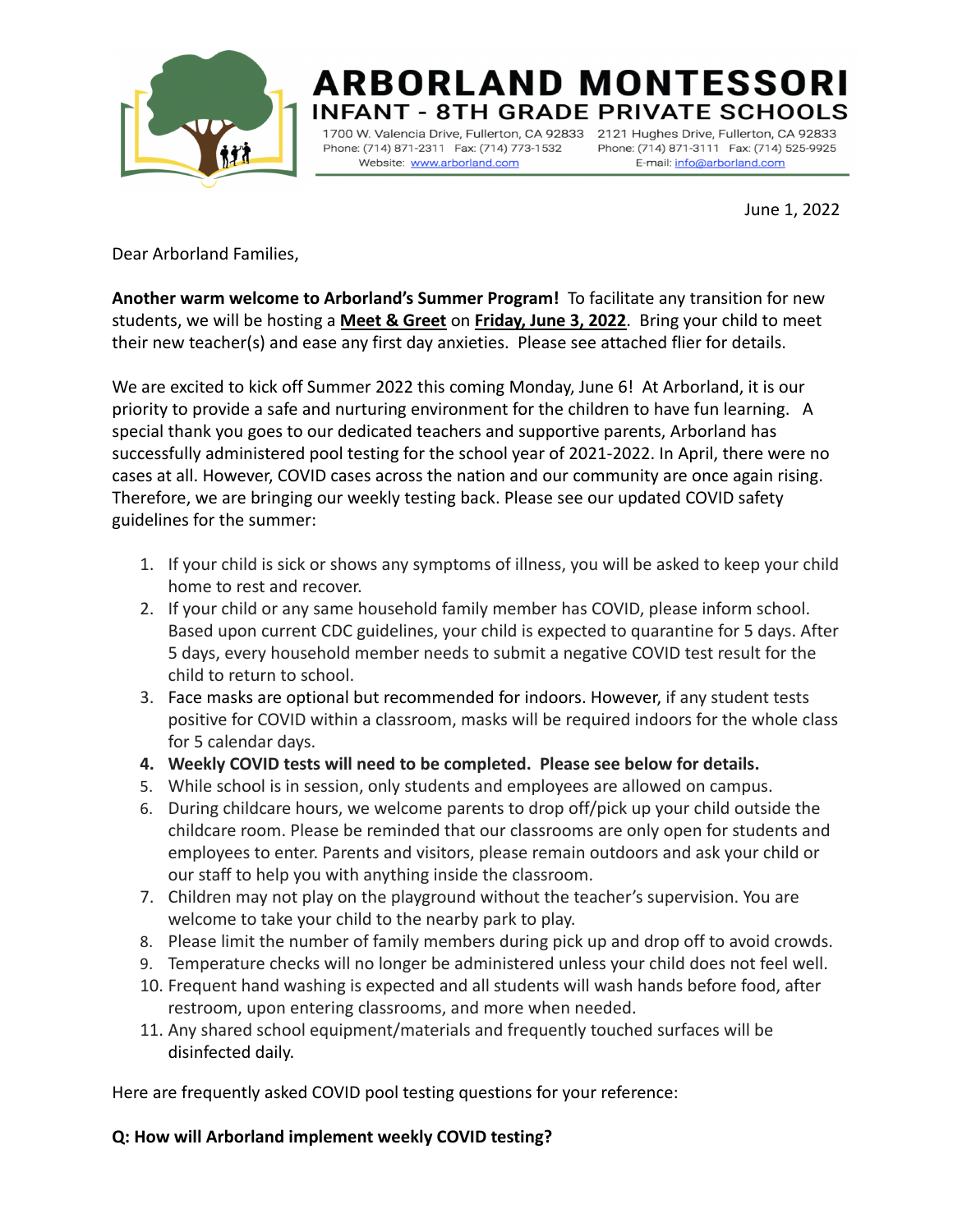A: All unvaccinated students, teachers, and staff will choose one of the following options for weekly testing:

- 1. "Test Outside School" Take a COVID test at home or at your preferred COVID testing facility every Sunday or Monday and submit the negative test results by 9 am on Monday to your classroom teacher.
- 2. "Test At School" Give consent to Arborland to supervise the students to swab themselves under teacher supervision or to have teachers swab the students at school on Monday and the class would submit the swabs together as a pool. The cost of the service is covered by the government. If the pool test result is negative, you will not be notified and your child is welcome to continue attending school that week. However, if the test result is positive in your child's pool, you will be notified and everyone in the pool will be required to take a separate individual test and to submit a negative test result to return to school.

## **Q: How do I provide consent for my child to "Test At School"?**

A: Please refer to this link to download instructions: [https://support.concentricbyginkgo.com/hc/en-us/article\\_attachments/360087298831/Instruct](https://support.concentricbyginkgo.com/hc/en-us/article_attachments/360087298831/Instructions_for_providing_consent.pdf) ions for providing consent.pdf

## Please click here for providing consent:

[https://support.concentricbyginkgo.com/hc/en-us/articles/360056971972-How-do-I-provide-co](https://support.concentricbyginkgo.com/hc/en-us/articles/360056971972-How-do-I-provide-consent-for-a-child-) [nsent-for-a-child-](https://support.concentricbyginkgo.com/hc/en-us/articles/360056971972-How-do-I-provide-consent-for-a-child-)

Our school's access code is "ARBOR1".

# **Q: When is the deadline to register to provide consent for "Test At School"?**

A: This is a one time registration to provide consent for weekly COVID testing at school. We need your consent by your child's first day of attendance for your child to participate in our weekly **Monday** testing.

## **Q: Can I change from "Test Outside School" to "Test At School" and vice versa?**

A: Yes. It will need to be done by Monday 8:30 am of each session, so that all of us can be on the same page.

## **Q: If I choose "Test Outside School" but forget to do the weekly testing, can my child attend school?**

A: No, we need to have your child's test result for your child to attend school that week.

## **Q: If I choose "Test At School" but my child is absent Monday morning during testing time, can my child attend school that week?**

A: Yes, if your child is absent during "Test At School" time Monday morning, your child will need to "Test Outside School". You will be responsible for making arrangements to have your child tested and submit the test result to your child's teacher before attending school that week.

## **Q: What will happen if the pool test result is negative?**

A: This means that everyone in the pool is tested negative. You will not be notified. Please bring your child to school.

# **Q: What will happen if the pool test result is positive?**